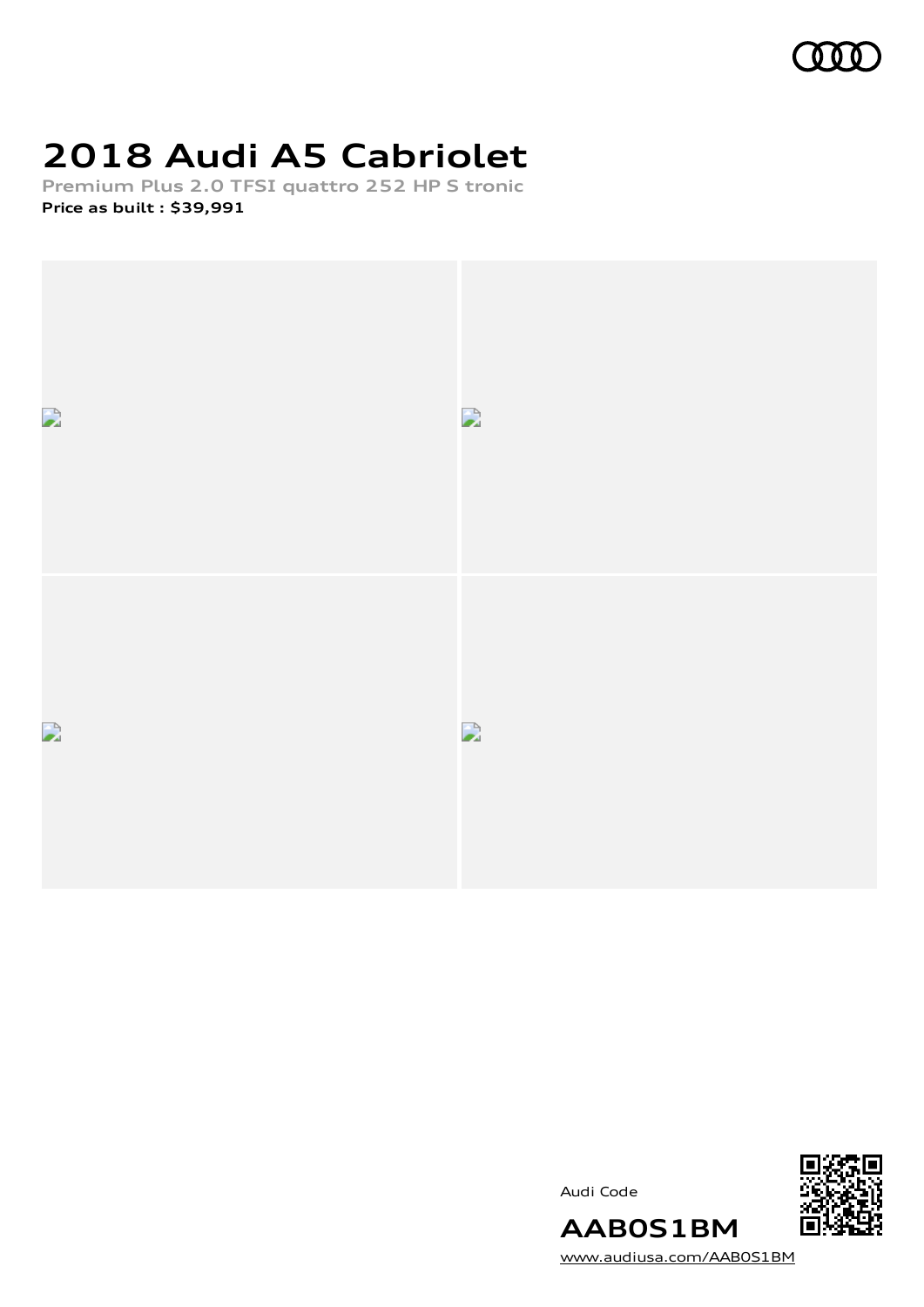### **Summary**

#### **Audi 2018 Audi A5 Cabriolet** Premium Plus 2.0 TFSI quattro 252 HP S tronic

**Price as buil[t](#page-7-0)** \$39,991

#### **Exterior colour**

Glacier White metallicBlack roof

#### **Interior colour**

| black |
|-------|
| black |
| black |
| black |
|       |

### $\overline{\phantom{a}}$

#### **Further Information**

| Mileage | 58,186 miles |
|---------|--------------|
|         |              |
|         |              |
|         | N٥           |

**Warranty**

#### **Audi Code** AAB0S1BM

**Your configuration on www.audiusa.com**

[www.audiusa.com/AAB0S1BM](https://www.audiusa.com/AAB0S1BM)

**Commission number** d459111a0a0e09b1633e

### **Technical Specifications**

| Engine type                  | Inline four-cylinder                         |
|------------------------------|----------------------------------------------|
| stroke                       | Displacement/Bore and 1984/82.5 x 92.8 cc/mm |
| Torque                       | 273 @ 1,600-4,500 lb-ft@rpm                  |
| Top track speed              | 130 mph mph                                  |
| Acceleration (0 - 60<br>mph) | 6.0 seconds seconds                          |
| Recommended fuel             | Premium                                      |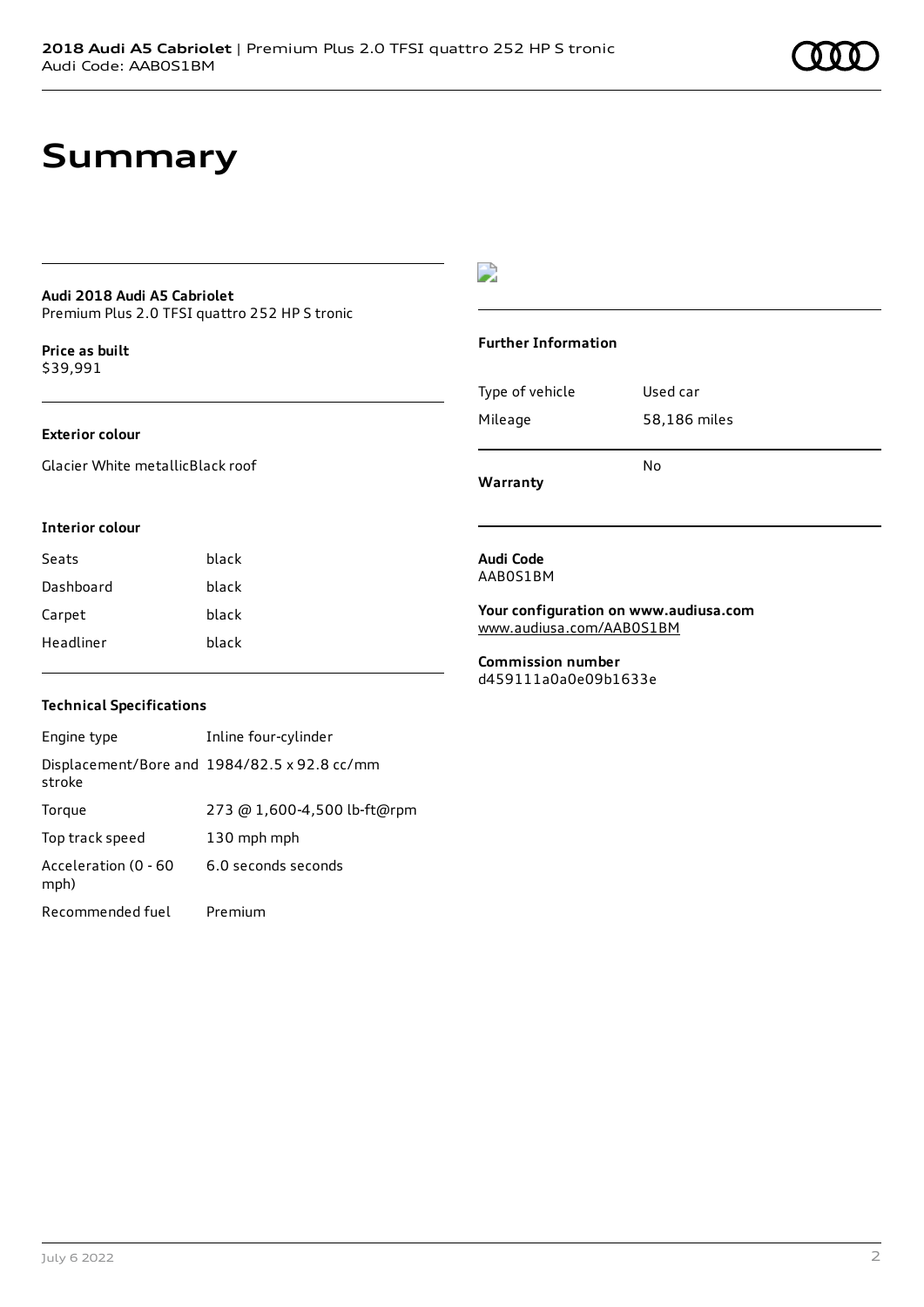

# **Standard features**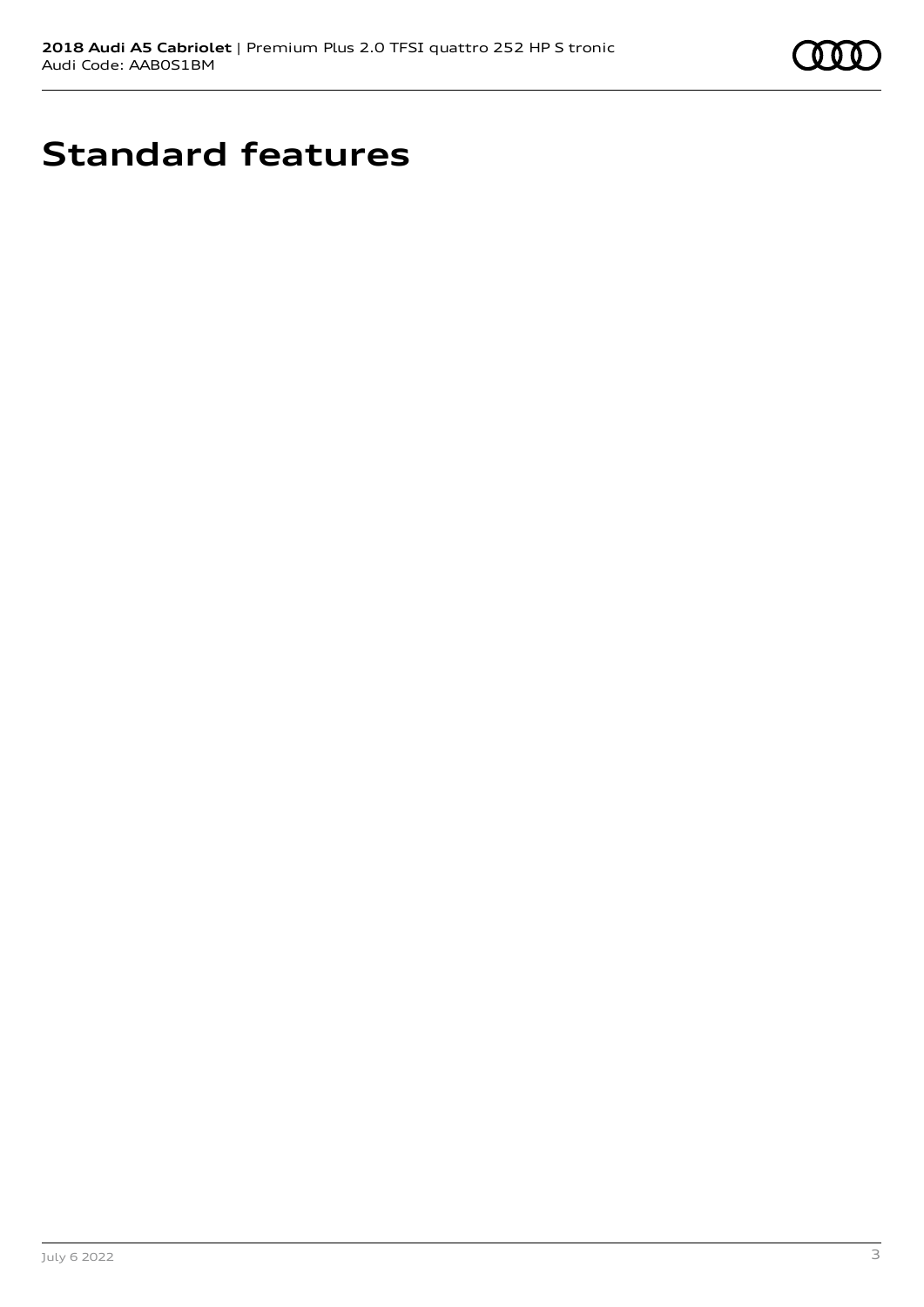# **Dealer remarks**

\*\*\*PREMIUM PLUS PACKAGE\*\*\*SUPERB CONDITION CONVERTIBLE\*\*\*. \*\*JUST IN TIME FOR THE GORGEOUS WEATHER\*\* WAS \$43,988. \*\*LED HEADLIGHTS AND MORE\*\*\*. Premium Plus trim, Glacier White Metallic/Black Roof exterior and Black interior.

Serviced here, Non-Smoker vehicle

### OPTION PACKAGES

PREMIUM PLUS Audi connect CARE assistance and security services (limited time subscription), Rear Audi Pre Sense, Full LED Headlights, Heated Auto-Dimming Power Ext Mirrors w/Memory, power folding, Alarm System w/Motion Sensors, SiriusXM All Access Service, Heated Auto-Dimming Power/Memory Exterior Mirrors, Audi Advanced Key, keyless engine start/stop and doors and trunk entry, Driver Seat Memory, Parking System Plus (Front/Rear Acoustic Sensors), 4 front and 4 rear acoustic sensors w/selective display, Automatically engages in drive and reverse under 6 mph, can be disabled in the MMI settings or temporarily turned off by simply pressing the P button on the center console, Audi Side Assist, NAVIGATION PACKAGE Audi connect PRIME and PLUS (), Audi MMI Navigation Plus w/MMI Touch, 8.3" TFT color center infotainment/navigation display and hand writingrecognition technology, 12.3" LCD Display Audi Virtual Cockpit, fully digital instrument cluster w/2 visual modes: classic and infotainment, LUXURY PACKAGE Ventilated Front Seats, Neck-Level Heating System, Heated 3-Spoke Steering Wheel w/Shift Paddles, Front Sport Seats, 14-way power front seats and 4-way power lumbar, BANG & OLUFSEN SOUND SYSTEM W/3D SOUND 19 speakers, 16-channel amplifier, 755 watts

#### MORE ABOUT US

Ciocca Dealerships is a family owned automotive group that has been in business for over 40 years. Our goal is to provide a world class sales and service experience to our customers.

Pricing analysis performed on 5/25/2022. Horsepower calculations based on trim engine configuration. Fuel economy calculations based on original manufacturer data for trim engine configuration. Please confirm the accuracy of the included equipment by calling us prior to purchase.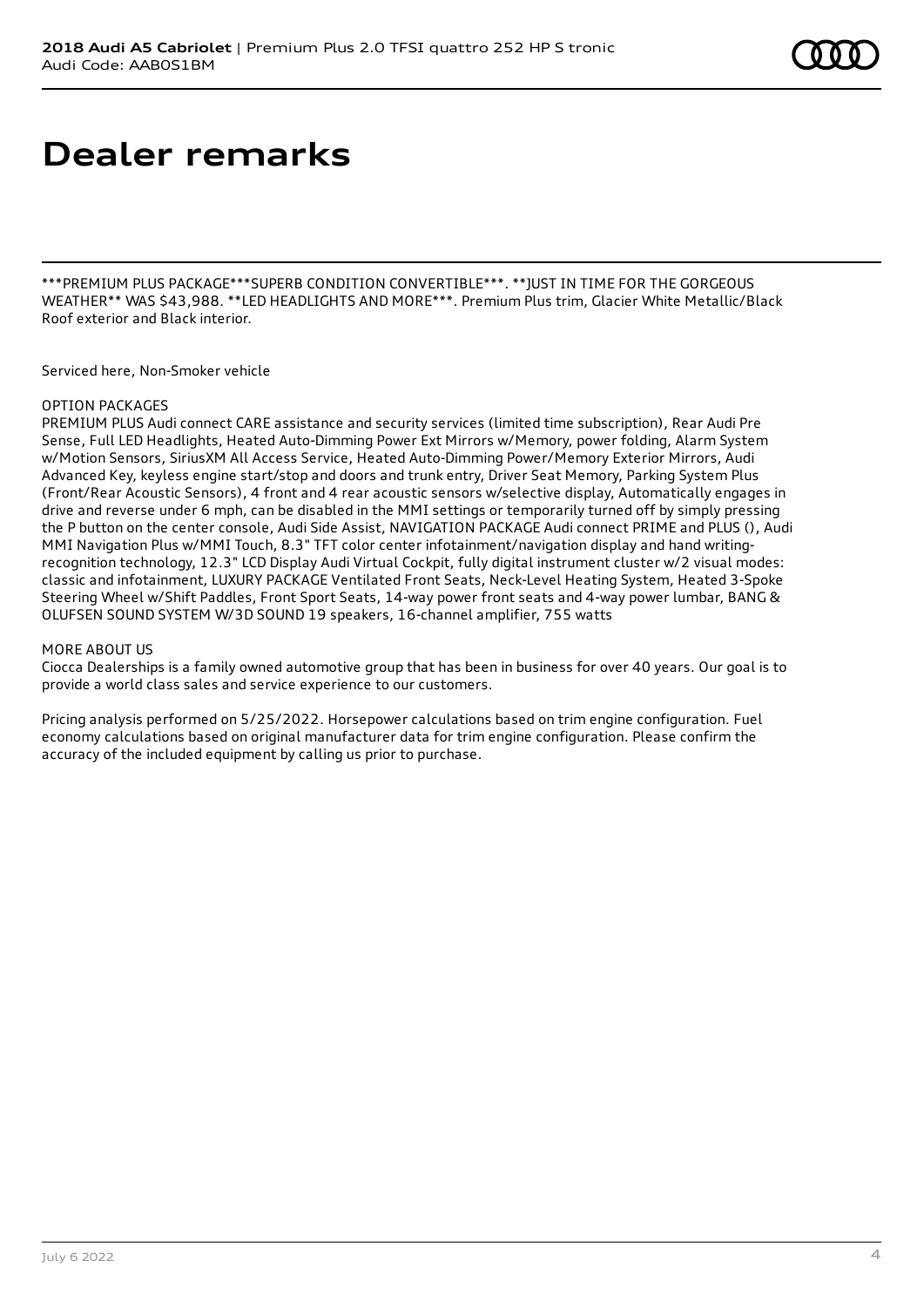## **Technical Specifications**

### **Engineering | Performance**

| Engine type                                 | Inline four-cylinder                         |
|---------------------------------------------|----------------------------------------------|
| Acceleration (0 - 60<br>mph)                | 6.0 seconds seconds                          |
| Engine block                                | Cast-iron                                    |
| Induction/fuel injection Turbocharged/TFSI® |                                              |
| Cylinder head                               | Aluminum-alloy                               |
| Max. output ps/hp                           | 252 @ 5,000-6,000 @ rpm                      |
| Towing capacity                             | N/A lb                                       |
| stroke                                      | Displacement/Bore and 1984/82.5 x 92.8 cc/mm |
| Top track speed                             | 130 mph mph                                  |
| Torque                                      | 273 @ 1,600-4,500 lb-ft@rpm                  |
| Valvetrain                                  | 16 valve/DOHC with Audi valvelift            |

### **Transmission | Drivetrain**

| Gear ratios: 6th         | 0.508:1                                                                                                 |
|--------------------------|---------------------------------------------------------------------------------------------------------|
| Gear ratios: 7th         | 0.386:1                                                                                                 |
| Gear ratios: Reverse     | 2.75:1                                                                                                  |
| Drivetrain type          | Dual-clutch automatic transmission<br>and quattro® all-wheel drive                                      |
| Gear ratios: Final Drive | 4.27:1                                                                                                  |
| Gear ratios: 4th         | 1.057:1                                                                                                 |
| Transmission             | Seven-speed S tronic <sup>®</sup> dual-clutch<br>automatic transmission and<br>quattro® all-wheel drive |
| Gear ratios: 5th         | 0.738:1                                                                                                 |
| Gear ratios: 2nd         | 2.190:1                                                                                                 |
| Gear ratios: 3rd         | 1.517:1                                                                                                 |
| Gear ratios: 1st         | 3.188:1                                                                                                 |

#### **Electrical system**

| Alternator | 110-150 A   |
|------------|-------------|
| Battery    | 420 A/75 Ah |

#### **Steering**

| Steering type                              | Electromechanical speed-sensitive<br>power steering |
|--------------------------------------------|-----------------------------------------------------|
| Turning diameter, curb- 37.7 ft<br>to-curb |                                                     |
| Steering ratio                             | 15.9:1                                              |

#### **Suspension**

| Front axle | Five-link front independent steel<br>spring suspension |
|------------|--------------------------------------------------------|
| Rear axle  | Five-link rear independent steel<br>spring suspension  |
| Optional   | Sport suspension                                       |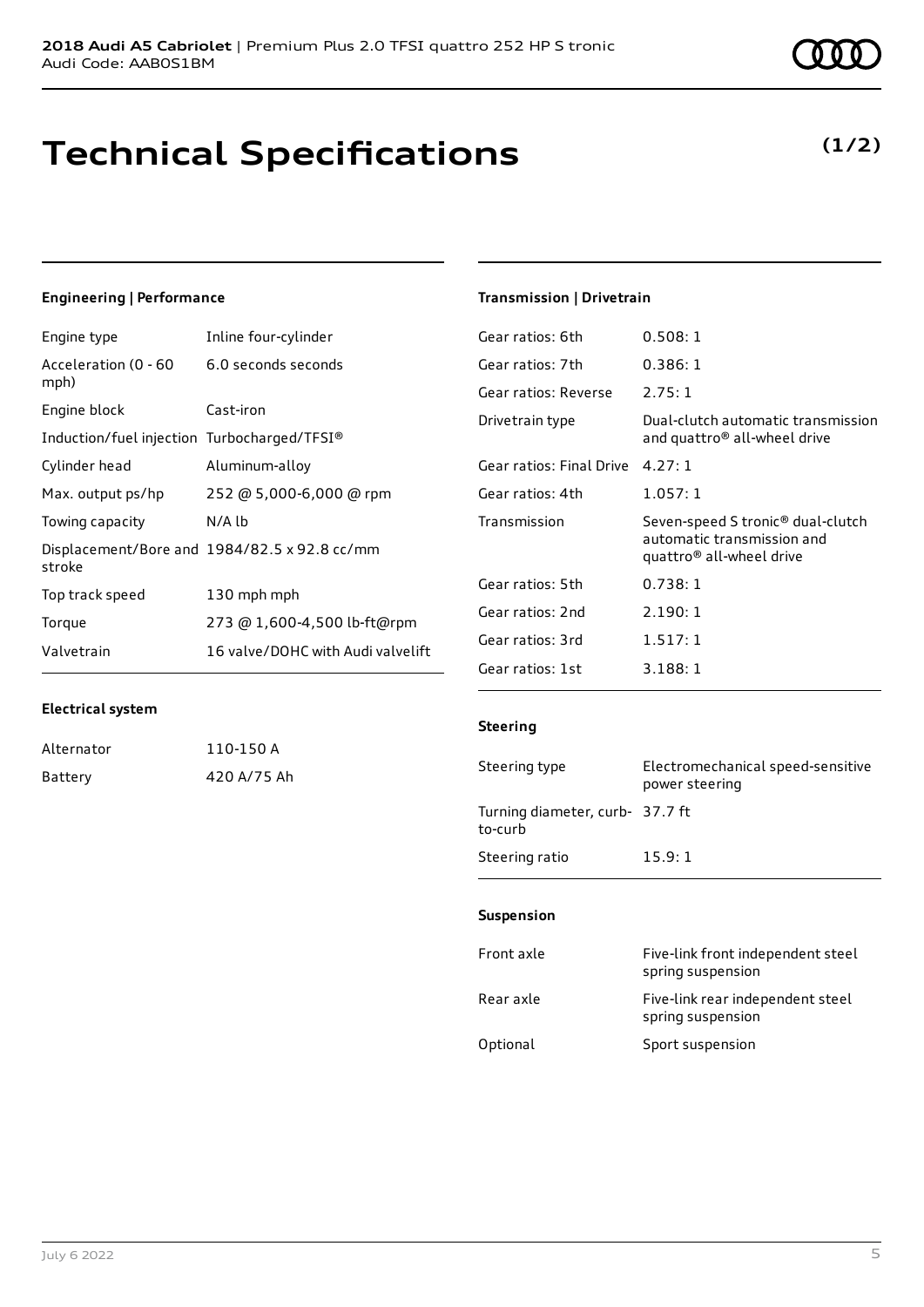## **Technical Specifications**

### **Brakes**

| 13.3 (ventilated disc) in                                                                                | Seating capacity                          | 4                                                            |
|----------------------------------------------------------------------------------------------------------|-------------------------------------------|--------------------------------------------------------------|
| Not known in                                                                                             | Shoulder room, rear                       | 46.9 in                                                      |
| Electromechanical                                                                                        | Leg room, rear                            | $33.1$ in                                                    |
|                                                                                                          | Shoulder room, front                      | 55.3 in                                                      |
|                                                                                                          | <b>EPA Class</b>                          | Tier 3 ULEV70                                                |
| 4-year/50,000 mile Audi New<br>Warranty<br>Vehicle Limited Warranty                                      | Head room, rear                           | 36.3 in                                                      |
|                                                                                                          | Leg room, front                           | $41.3$ in                                                    |
| 12-month/10,000 mile (whichever<br>Maintenance<br>occurs first) NO CHARGE first<br>scheduled maintenance | Head room, front                          | 40.0 in                                                      |
|                                                                                                          | Cargo volume, rear<br>seatbacks up/folded | 7.2 (with roof open), 9.3 (with roof<br>closed) cu ft, cu ft |
|                                                                                                          | <b>Warranty   Maintenance</b>             |                                                              |

**Interior measurements**

#### **Exterior Measurements**

| Height                           | 54.4 in   |
|----------------------------------|-----------|
| Overall width without<br>mirrors | 72.7 in   |
| Length                           | 184.0 in  |
| Wheelbase                        | 108.9 in  |
| Drag coefficient                 | $0.30$ Cw |
| Overall width with<br>mirrors    | 79.9 in   |
| Track rear                       | 61.7 in   |
| Track front                      | 62.5 in   |
| Curb weight                      | 3,990 lb  |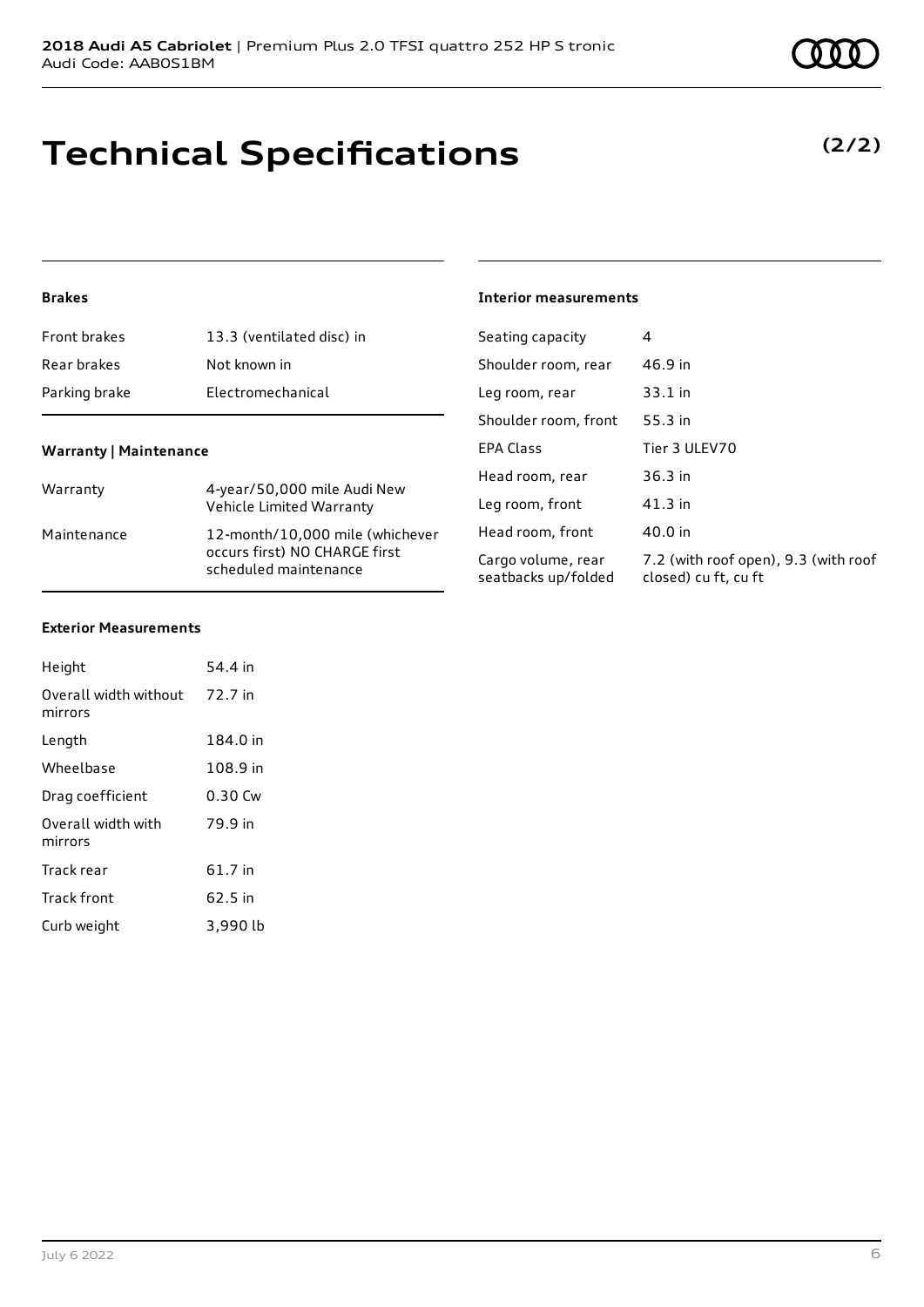

# **Contact**

Dealer **Audi State College**

3220 W College Ave 16801 State College PA

Phone: 8142370368 FAX: 8142060918

www: <https://www.audistatecollege.com/>